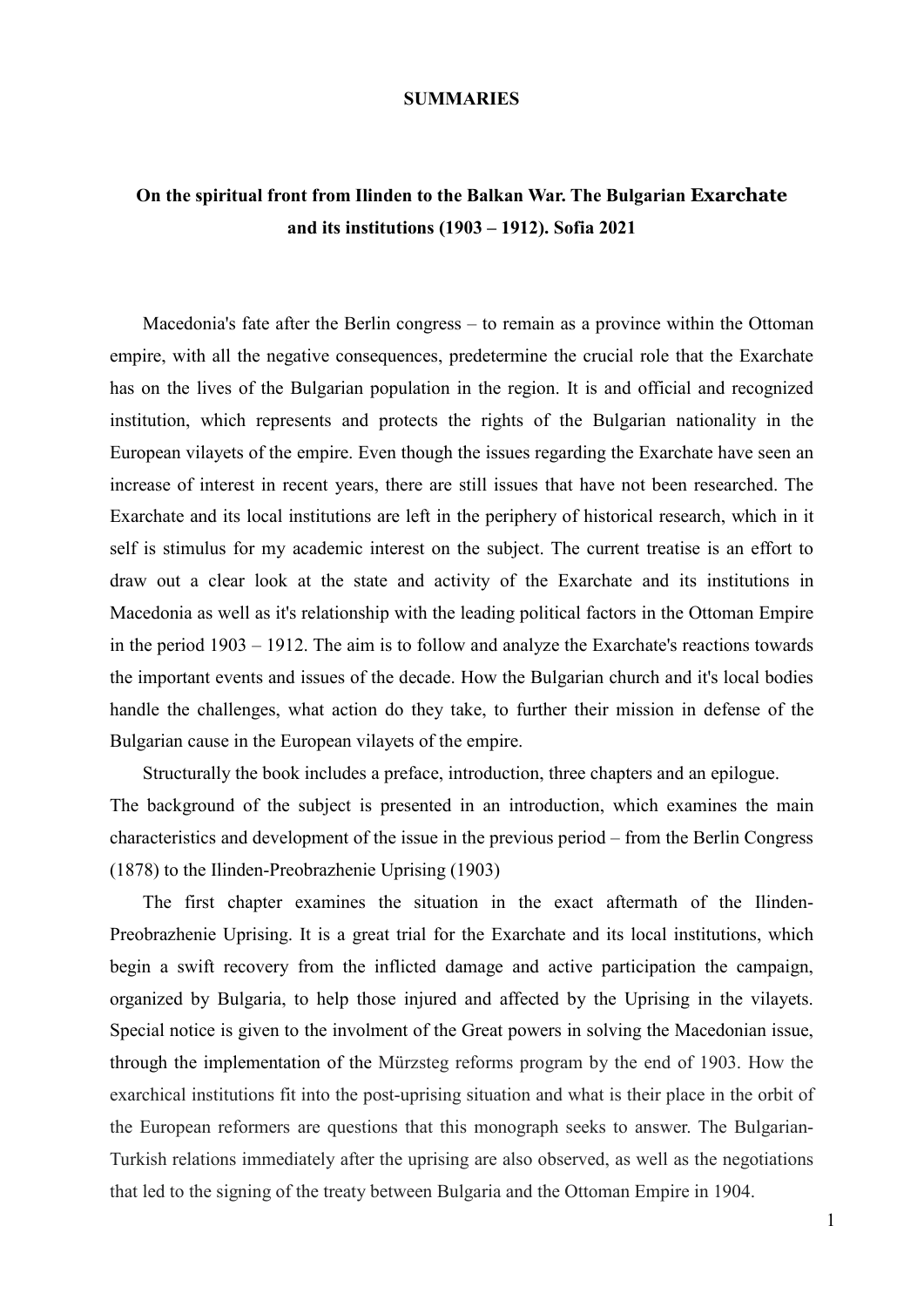The second chapter explores the period up to the Young Turks coup in 1908. Those are years of great challenges for the Exarchy and its local institutions – to maintain the acquired rights and privileges in an atmosphere of distrust and sabotage from the authorities, as well as active and armed foreign propaganda. Special attention is paid on the church-education sphere, which is a priority of the Exarchy, with and emphasis on the introduction of the principle of maintaining the church status quo and resolving the so called "controversial"churches and schools between the Exarchate and the Patriarchate. The readers attention is drawn on the complicated relations between the two national pillars in Macedonia – the Exarchate and IMORO, and the reflections they have on the course of the national cause. Specific situations of conflict are mentioned, the reasons for them, and the negative consequences they bring.

The third chapter examines the period of the Huriyet after the Young Turks coup, a time of brief hope and then great disappointment.

The emphasis is put on the position of the Exarchate and its following actions to protect and strengthen its position as an institution and to expand its exarchical rights in the new political conditions. Special attention is placed on the organizational changes in the exarchical department in the provinces - the creation of new dioceses and the transformation of church municipalities into prelate vicarages; the restoration of collective bodies of governance in Istanbul – Synod and Exarchal council; reforming the school inspectorate; the support of legal and medical practice etc. Focus is put also on the relationship with the new government, which doesn't hide its aspiration "ottomanize"the empire and soon shows it's intentions to suspend the rights and privileges of the Bulgarian church municipality and the other non-Muslim municipalities, and destroy their autonomy.

The epilogue summarizes the main conclusions of the researched topic and also gives a panoramic view of the emphases of the current monograph.

## **The principle of maintaining the church status quo and its implementation in Macedonia in the period 1904-1905**

After the Ilinden Uprising in 1903 the principle of maintaining the church status quo was introduced in Macedonia. Its initiator was Hilmi Pasha, the chief inspector of Rumelian regions. The essence of the principle consisted in preserving the spiritual authority of the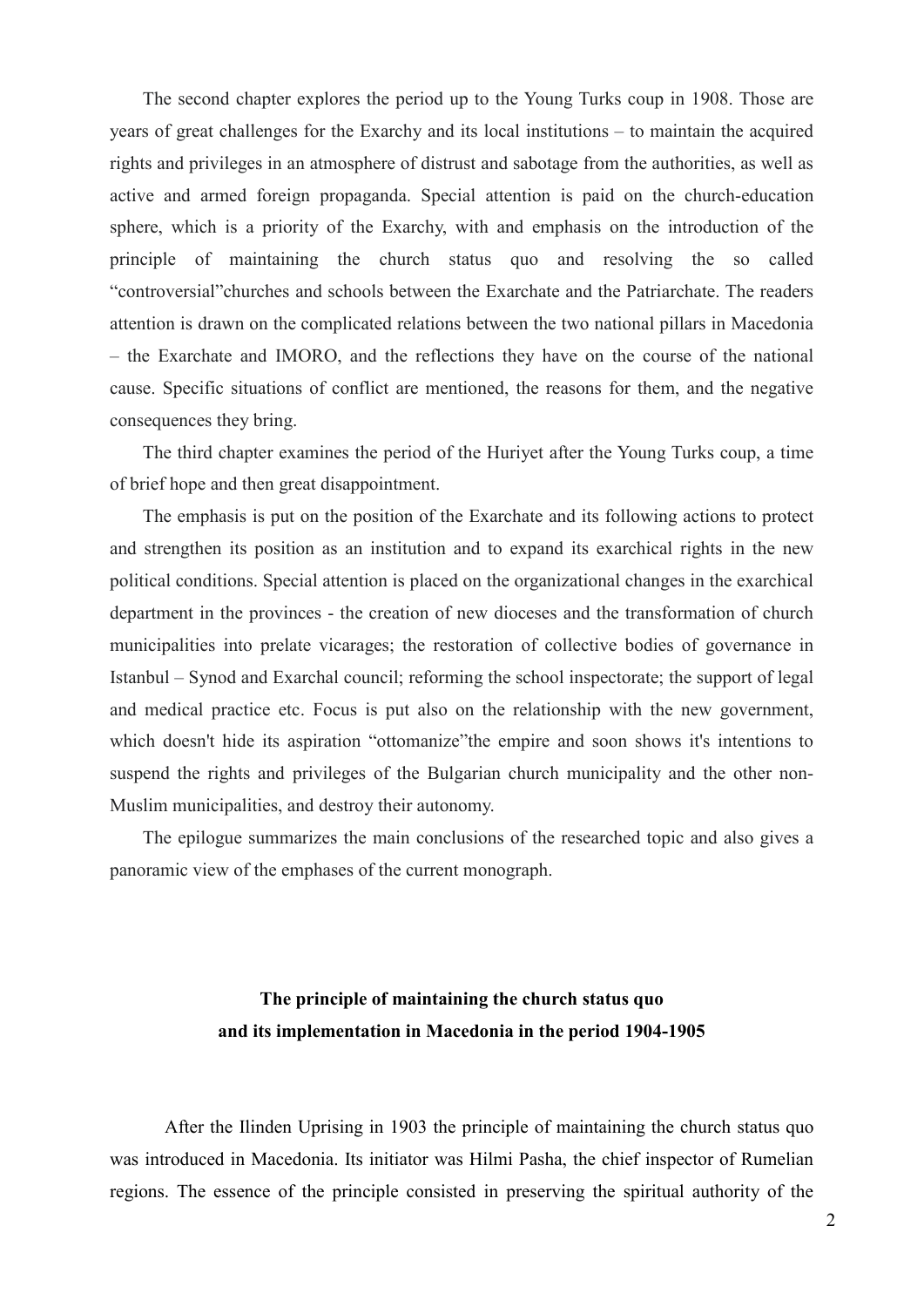villages of the period until the uprising. Evidence suggested that the government strictly adhered to this decision intended to prevent the unification of the Bulgarian element in the province. Guided by this idea, managers applied the principle to the detriment of the Bulgarian population, ignoring it at times, where it is advantageous from a strategic perspective. This way the authorities offered clear support of the Greek Patriarchate at the expense of the Bulgarian Exarchate. Maintaining the church status quo proved not to be a matter of principle, but a strategic move. Since 1903 a process was observed of returning to their home church - the St. Exarchate in many villages which during the uprising recognized forcibly the Greek Patriarchate. Their number - more than two hundred, is indicative of the importance of this process. Alarmed, the Chief Inspector took measures to restrict or stop this movement of withdrawing from the Patriarchate by the villages, which was expressed in rejection of supplications for renouncement of the Greek Patriarchate. At the same time he sanctioned the newly withdrawing villages by closing their churches and schools or delivering them to the minority of Greeks adherents, and also forbidding priests and teachers to practice their profession. Harassment of these villages was not an accident, but common practice carefully prepared and implemented according to plan, which became a central feature of governance in Macedonia in the first years after the Ilinden uprising.

#### **The issue of contentious churches and schools in Macedonia 1904–1910**

The issue of contentious churches and schools in Macedonia 1904–1910 Rositsa Lelyova The years after the Ilinden Uprising put to the test the overall work of the Exarchate in Macedonia. One of the levers by which the Ottoman authority tried to sabotage the process of consolidation of the Bulgarian element in the provinces was the principle of preserving the ecclesiastical status quo. After the uprising many villages started leaving the Patriarchate and passing under the jurisdiction of the Exarchate. That was an increasing trend which pushed to the fore the question of the ownership of churches and schools. For many years the problem remained unsolved by the government, whose policy was to maintain the idea of confrontation between patriarchists and exarchists. And after the Young Turk revolution of July 1908 the issue remained on the agenda, and the government continued to apply the familiar tactic of delay and transfer of responsibility in this case to the parliament. The decision was taken as late as the summer of 1910 with the adoption of the Law of contentious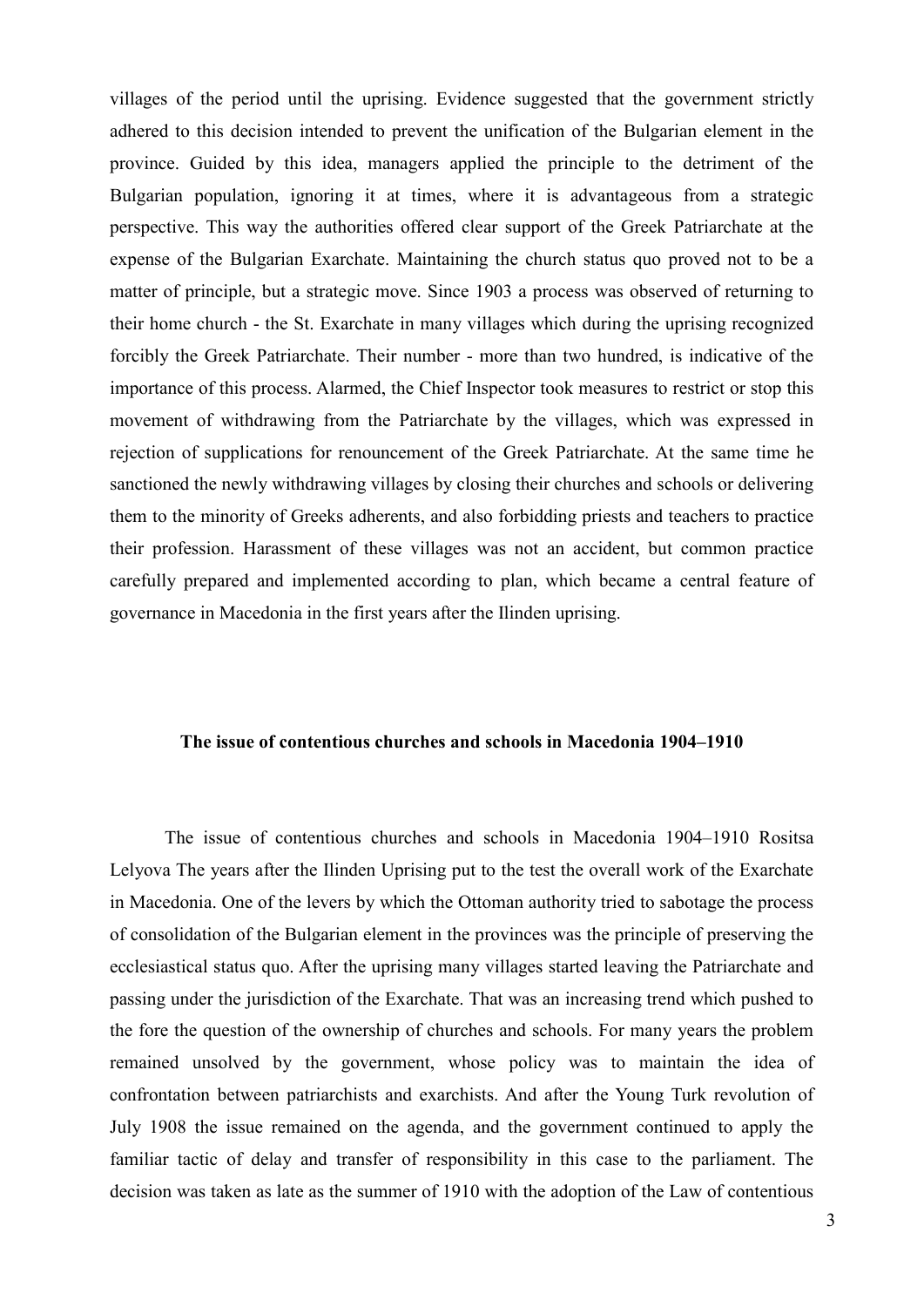churches and schools. Although its provisions did not fully meet the legitimate expectations of Bulgarians, they regulated a solution to a problem which albeit artificially created and maintained by the government was quite pressing for the population in the provinces.

## **The chairmen of the Bulgarian church municipalities in Macedonia – individuals with a mission**

More than once in Bulgarian historiography the question about the role of the individual in history, about its influence on different events and processes and about its significance as a factor, has been raised. It is without doubt that individuals have their important place in Bulgarian history. Some of them, however, remain anonymous and their role almost isn't noticed. Such is the case with the many municipal chairmen in Macedonia in the late 19th and early 20th centuries. The reason for this is very prosaic - people who are not part of, for example, the party-political elite in Bulgaria, or among the activists of the revolutionary movement in Macedonia and Edirne and whose activities are far from attractive, but are largely related to the everyday life of people, often go unnoticed. But this fact does not diminish their activity and does not lessen their significance. The purpose of the examination is to outline the role of the chairmen of the Bulgarian church municipalities in the overall organization and conduct of the church-national and educational work in Macedonia, to emphasize the importance of the post of chairman and the responsibilities it brings. The development of the church-educational work in different towns of Macedonia, its successes or failures are directly related to the personality of the chairman. Often a successful year for a town municipality is a consequence of his activity and personal qualities. Bright positive examples in this regard are the presidents of the Bulgarian municipalities in the final decade of the 19th century in Prilep (priest Spas), in Gorna Dzhumaya (Archimandrite Nikolay Gologanov), in Kavadartsi, and later in Kukush (hieromonk Metodiy Shterev) and others.These are the people in whose hands is placed the difficult and responsible mission - to preserve the Bulgarian cause in the vilyaets.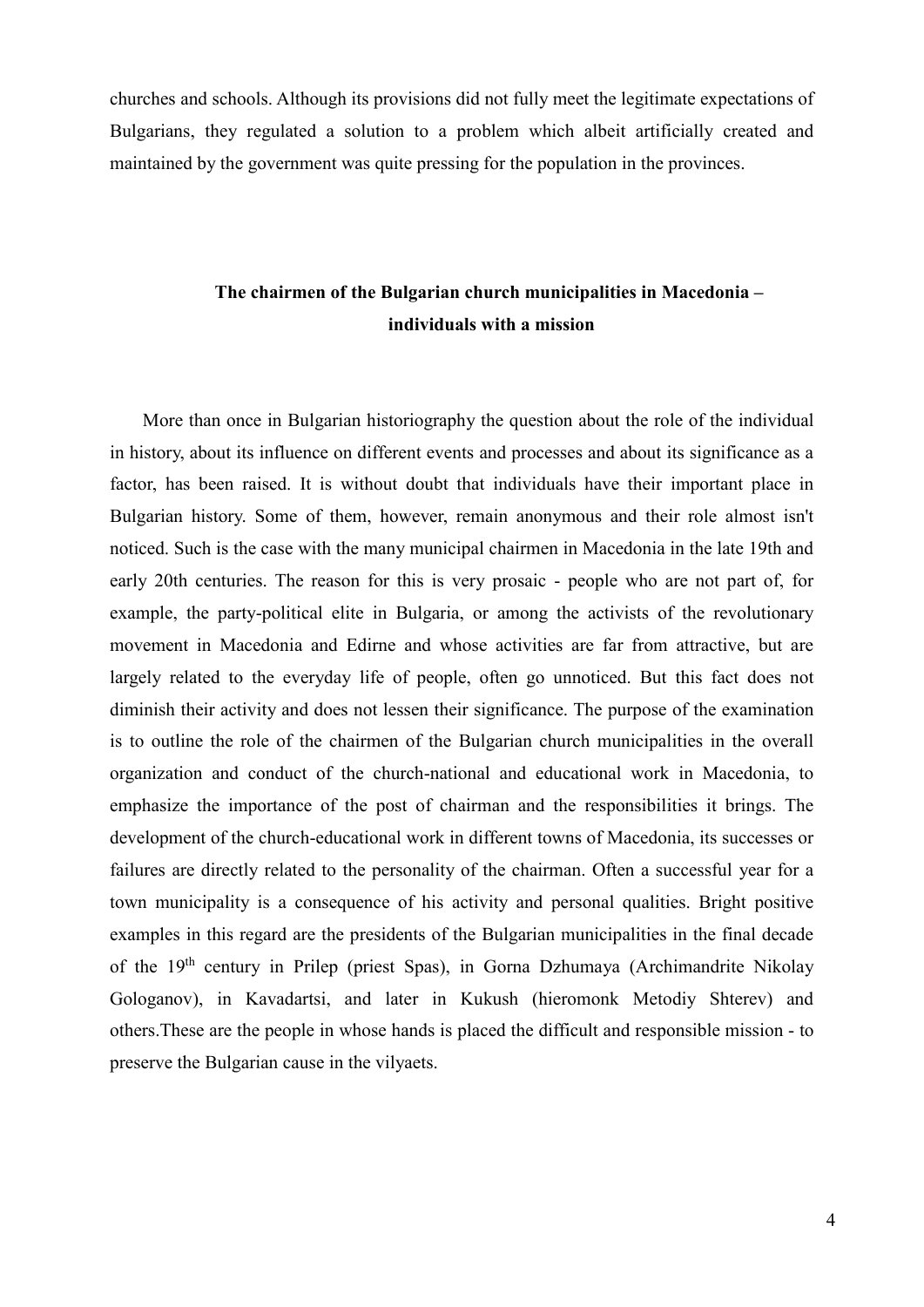# **Bulgarian municipalities in Macedonia – between the ottoman reign and the European reformers**

The Ilinden-Preobrajenie rebellion 1903 activates the Balkan policy of the Great powers and accelerate their role in solving the Macedonian issue. This reflects in the Mursheg reform program from the end of the same year. Civil agents from Austro-Hungary and Russia and police officers from several European cities settle in the municipalities. In the new circumstances the Bulgarian municipalities, hoping to improve their position in Macedonia, begin to rebuild the structure that was demolished by the rebellion and to activate their educational activities performed by the church. Regretfully the big expectations do not fulfill. The conflict with the local authorities do not settle down and the foreign propaganda accelerate. The principle of retaining of the status of the church was involved which is acting against the interest of the Bulgarian population. Quite logically the Bulgarian municipalities turn for help to the civil agents regarding them as a support from Europe which was engaged in improving the situation in the vilayets. Thus the most popular legal institutions in Macedonia continue to defend their rights relying on the support of the European reformers.

#### **The Constantinople newspaper "Vesti"- an archive of memory for the Bulgarian town municipalities in Macedonia.**

The Bulgarian municipalities in Macedonia have broad competencies in the sphere of church and education, while the first information about specific municipal deeds and initiatives, information about the chairmen and other members of the municipalities, as well as events which directly or indirectly concern these Bulgarian institutions, can be found in the public space in the pages of the press, and, in particular, within the pages of the Exarchate's press – the newspaper "Vesti" (earlier "Novini"), which is printed in Constantinople. There is nothing odd about that, considering the municipalities' status as legal public organizations, it is only natural that the information concerning them would be printed in the Exarchate's newspaper, whose readers are mostly Bulgarians outside the borders of the Principality. However, it should also be noted that the Exarchate was a legal institution in the Ottoman Empire, which predetermines the moderate style of writing the newspaper, with a clear loyalty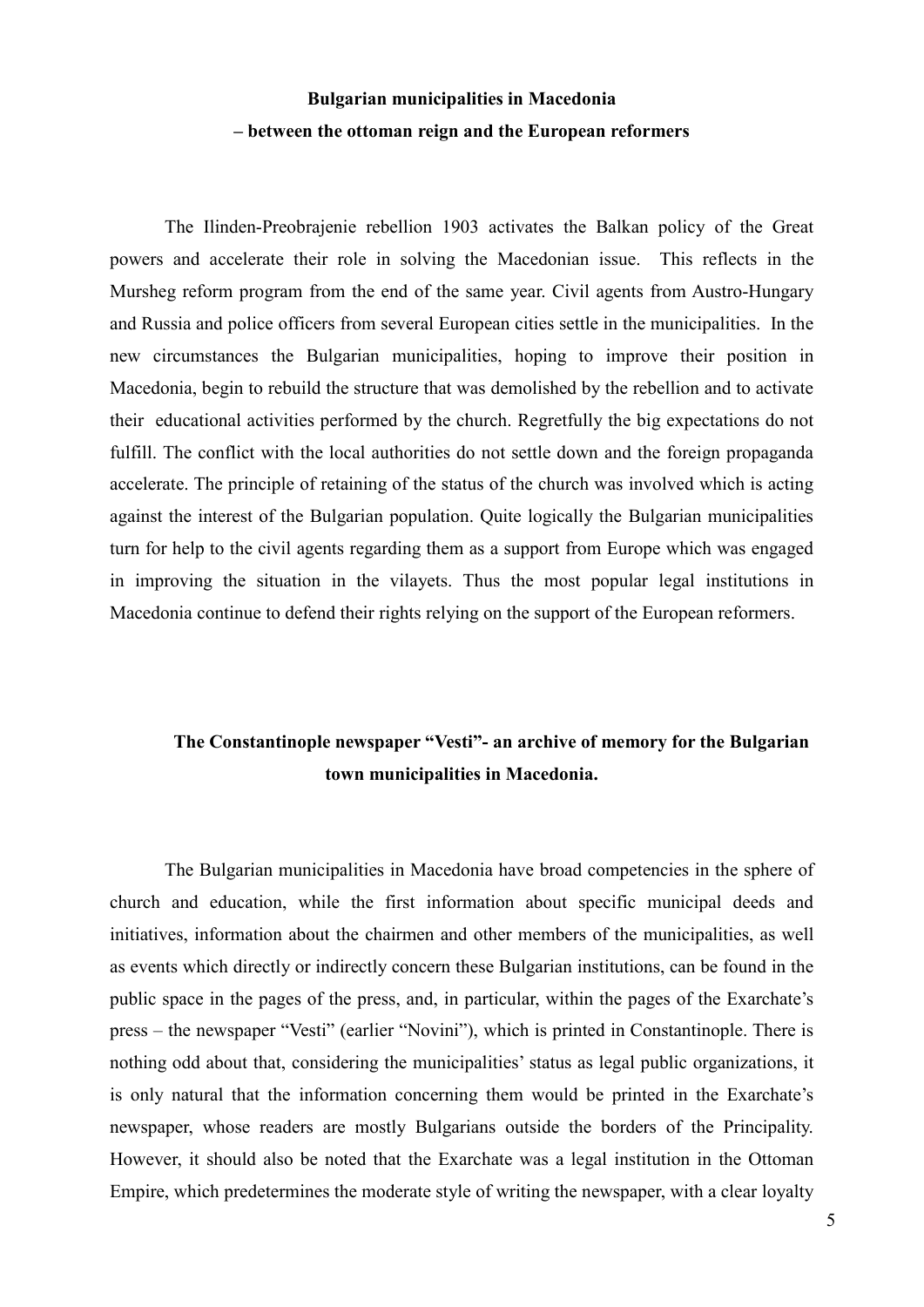to the authorities. The municipalities, of course, remain in people's memories mainly with their activities, with their specific actions regarding the church, school and social life, however with all of that, the newspaper "Vesti" popularized these activities and provided the possibility to be read not only by the contemporary people, but also by the following generations, so they can create real view of the past.

## **The municipal deed in Thessaloniki 1904-1906 through the eyes of Evtim Sprostranov**

The first years after the Ilinden-Preobrazhenie Uprising (1903) were a period of severe trials for the Exarchate's deed in Macedonia. As early as after the Congress of Berlin (1878), when Macedonia remained within the Ottoman Empire, Thessaloniki emerged as the center of the Exarchate's church-school work, and the Thessaloniki municipality - as central to the rest. Its importance increased after the uprising, as this city was the seat of the Austro-Hungarian and Russian civilian agents - Mueller and Demerick, who settled here as a result of the implemented Mürzsteg reforms. The close proximity to the European reformers emerged as an important advantage due to the opportunity to take concrete steps to solve problems and improve the situation of the Bulgarian population. Taking into account all this, it is clear how important the joint, coordinated and harmonious relations between the individual representatives of the Bulgarian institutions are.

Evtim Sprostranov's two-year stay in Thessaloniki as an inspector of Bulgarian schools is full of emotions, as well as events important for the future development of the national cause in Macedonia. Unfortunately, the much-needed understanding and harmony with the head of the spiritual institution in the city, of which he is a direct official, is not achieved. Although church-school activity should be their joint work, it becomes an arena of collision and insurmountable conflict on both a professional and personal basis. The carefully written 4 notebooks, which remained an unpublished part of the diary, take us to the "kitchen" of municipal life in Thessaloniki in the first post-Ilinden years and really reveal the atmosphere in which the Exarchate's activity takes place in this important vilayet center.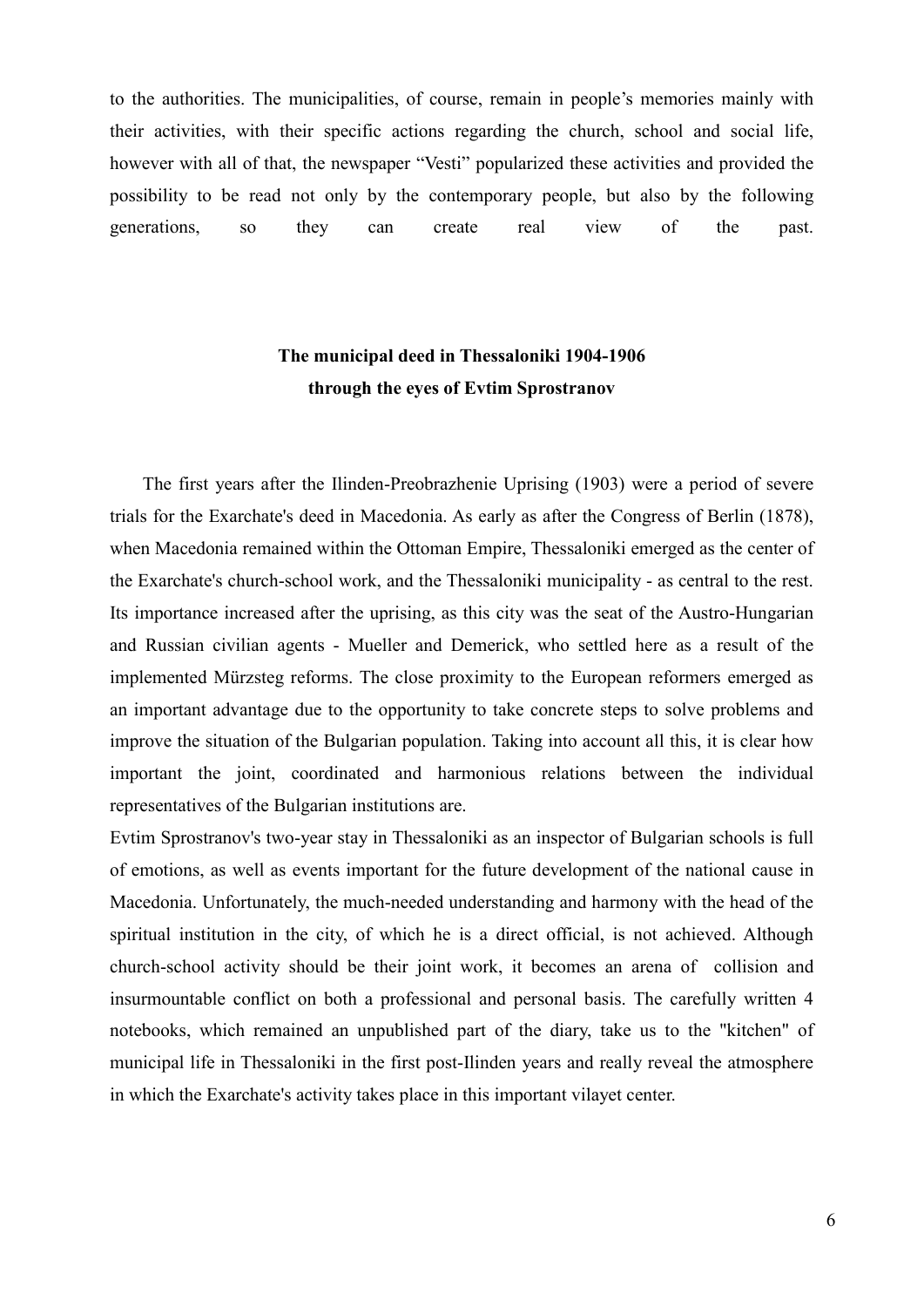## **The maintenance of the church status quo in Macedonia after the Ilinden-Preobrazhenie Uprising – a question of principles or a tactical move?**

After the Ilinden-Preobrazhenye rebellion in 1903 in Macedonia the principle of preserving the status quo of the church was adopted. Its initiator is the Chief Inspector of the Ruemellien regions, Hilmie pasha. The nature of the principle manifests in the preservation of the clerical authorities in the villages until the time of the uprising. The facts show that the authorities stick strictly to this decision, whose goal is to prevent the unification of the Bulgarian element in the regions. Led by this idea, the government applies this principle to the detriment of the Bulgarian population, although often violate it, when it's strategically beneficial to them. This way the authorities express an obvious support to the Greek patriarchate to the disadvantage of the Bulgarian exarchate. The preservation of the status quo of the church appears to be a strategic move rather than a matter of principle.

## **Bulgarian church municipalities in Macedonia (1878-1903) – status and structural and organization questions**

After the Berlin Congress (1878) the Bulgarian town municipal network in Macedonia was recovered and expanded. The municipalities became the largest legal public organizations, connected with the church, the enlightenment, the social and the national life of Bulgarians in the Vilayets. They act within the hard conditions of the Ottoman politicadministrative system. The new reform project: Law on the Vilayets in European Turkey (1880), project dated 22. IV.1896, exercised influence upon the self-governing institutions and upon the situation of the Bulgarian population. Even after 1878 the Bulgarian municipalities in Macedonia kept their functions of bodies of the local self-governance, which under the control of the state authority. On the other hand, they are still considered religious communities. As such they are subject of the Bulgarian exarchate established in 1870. The manner of governance retained its traits. The Turkish arbitrary rule and the Greek intrigues reach enormous scales and became a natural environment of the municipalities. One of the main problems of the Bulgarian self-governed bodies was defined – the ignoring of their rights and privileges and their lack of recognition by the authorities. This is particularly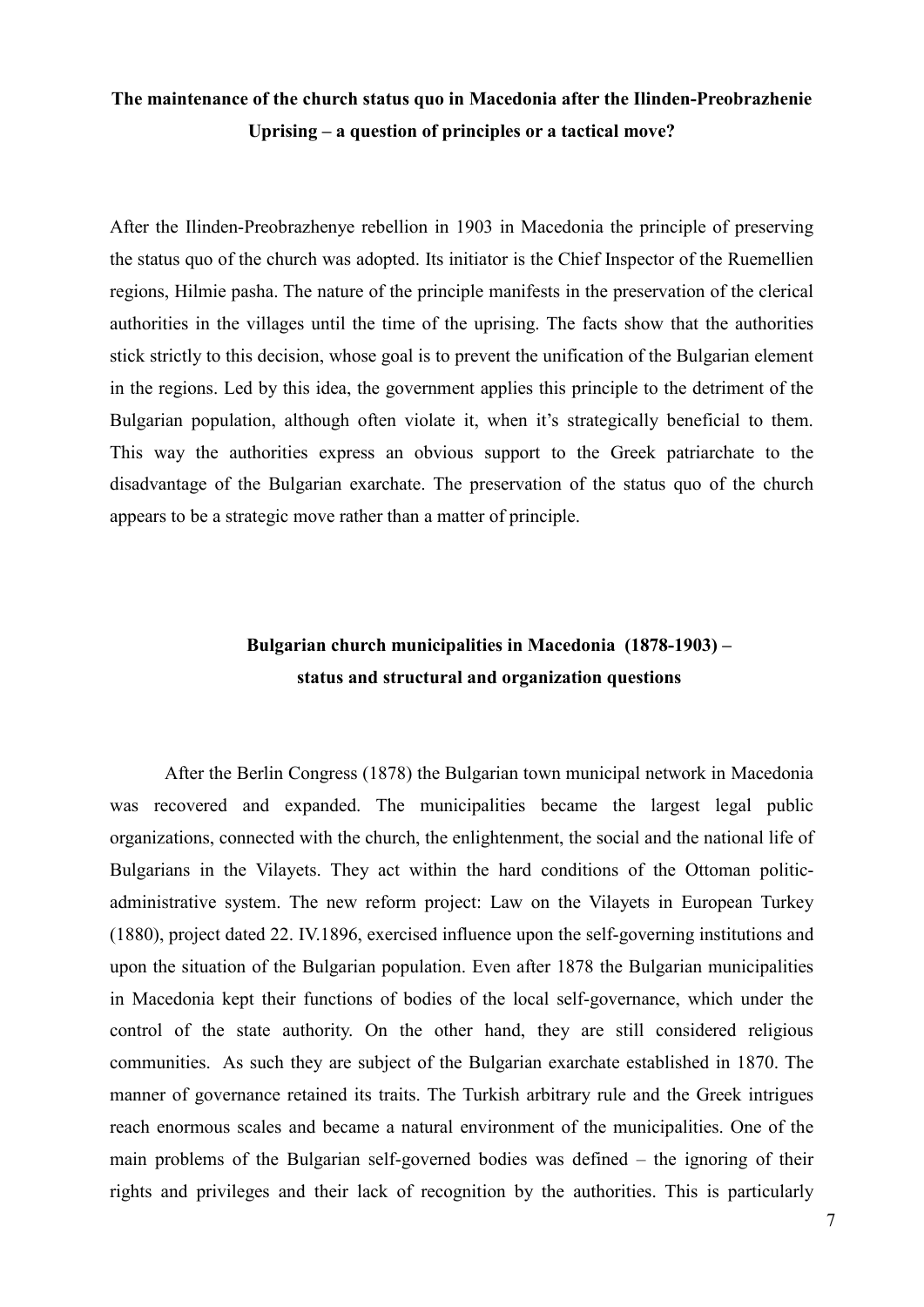characteristic in the eparchies, where no exarchic bishops could be found – until 1890 – everywhere in Macedonia.

The Bulgarian town municipalities have strongly outlined structures and organization. In 1880 the program of the Exarchate came out, which concerned the organization and the activity of the municipalities, their obligations and competence. Two years later – 1882, Naum Sprostranov developed a draft statute of the municipality of Thessalonica, which was designed according to the requirements of the Exarchate and approved by it. It does not contain geographical restraints or specificities, therefore, it was planned for joint application (also in the other municipalities in the region). The chairperson has his leading place for the town governance of the activities which fall under their jurisdiction. Church and school boards were formed which had specific functions. The voting system of municipalities is interesting, which until 1896 was not firmly regulated and commonly valid. The institutions supported permanent relationship with Exarchate and turned to it for cooperation in connection with different issues. They established mutual contacts. It was important for the success of the church and the school activity in the vilayets is also the cooperation between the municipalities and the population – the supportive attitude of the instructions, which present the people, on the one hand, and the adherence to the municipal decisions, on the other hand.

## **Bulgarian exarchate local institutions in Macedonia in the period after Ilinden and their relations with the Ottoman authorities**

Ilinden Uprising of 1903 was a test for Bulgarian Exarchist local authorities in Macedonia, for their maturity and ability to survive in extreme conditions. Not that the situation before the uprising was mild and stimulating the development of Christians in the empire, but the revolutionary events of the summer of 1903 mobilized authorities to focus their efforts to "tame" with cruelty the restive Bulgarians and prevent the consolidation of the largest nationality in the region – the Bulgarian one. Despite the blow that they suffered, the municipalities managed to recover and strengthen the distraught municipal network in the provinces, so that they continue to successfully fulfill their church school and social functions. This article traces the ways in which the Exarchist local institutions fitted into the post Ilinden atmosphere and the attitude of the Ottoman authorities towards them. Despite all the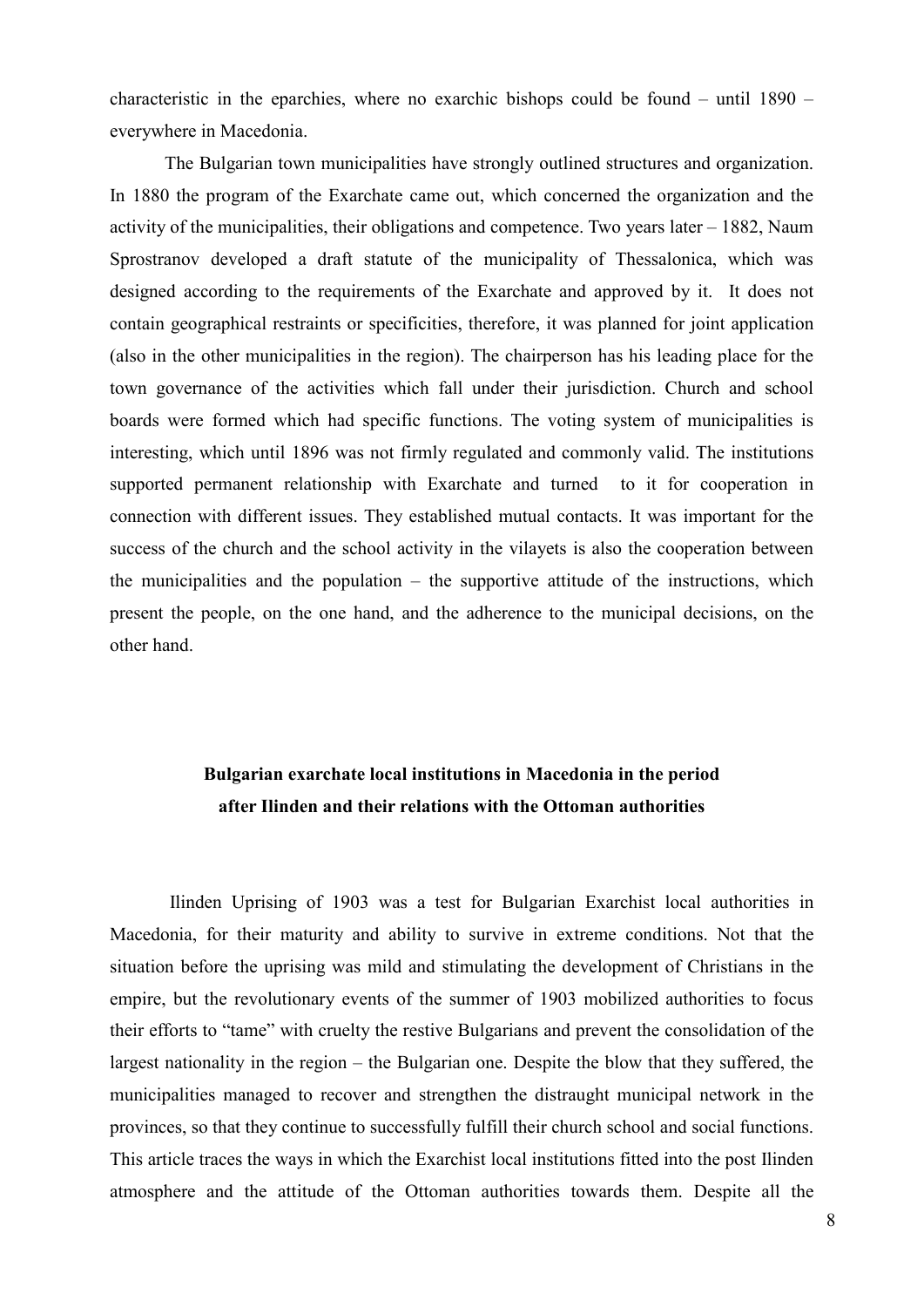difficulties and obstacles encountered, they continued to assert their rights and privileges with patience and diplomacy. The article discusses the changes that occurred under the constitutional parliamentary regime. Albeit with no official sanction from the authority the Exarchate expanded its office and continued to work hard on the organization of the exarchist network defending its reputation as an institution, and the overall ethnical case in Macedonia and Odrin region.

## **Relations between local Exarchic authorities in Macedonia and IMRO in the late nineteenth – the first decade of the twentieth century**

The issue on the relations between the Bulgarian Exarchate and its local institutions (Metropolis, vicarage and municipalities) and the Internal Revolutionary Organization in the late 19th – early 20th century certainly arouses interest and numerous questions in historiography. Is it possible to draw a rigid line of demarcation between these two trends in Bulgarian national liberation movement in Macedonia or are they the two sides of the same coin, with a common goal, but with a different approach for its implementation? If the second statement is true, what were the reasons for the harsh collision and sharp attacks between the supporters of the two lines and why was it so difficult to reach unity in the name of nationwide mission? Definitely the evolutionary, cultural and educational line drawn consistently and patiently by the Exarchate was conceived long before the revolutionary one, embodied by the Internal Organization, which is only natural. It is an undeniable fact that the first step towards political liberation is the rise of the population cultural and ethnical awareness. Not accidentally, the activists of the revolutionary organization were mainly teachers. It would be wrong to underestimate one line in the national liberation movement at the expense of the other, to ignore Exarchal activity as obsolete and incapable of actual achievements, or to regard it as an obstacle to the new active revolutionary methods. Precisely such an attitude led to conflicts that caused serious damage to the Bulgarian cause in the provinces. Certainly fair criticism of the passivity of exarchist authorities in many cases was appropriate and timely, and did not tolerate objections. The problem lies in the inability of Bulgarian leaders to unite their efforts to work together and to respect their rights. And this was detrimental to the success of the national liberation movement, especially after the Ilinden Uprising. The purpose of this article is to present the complex relations between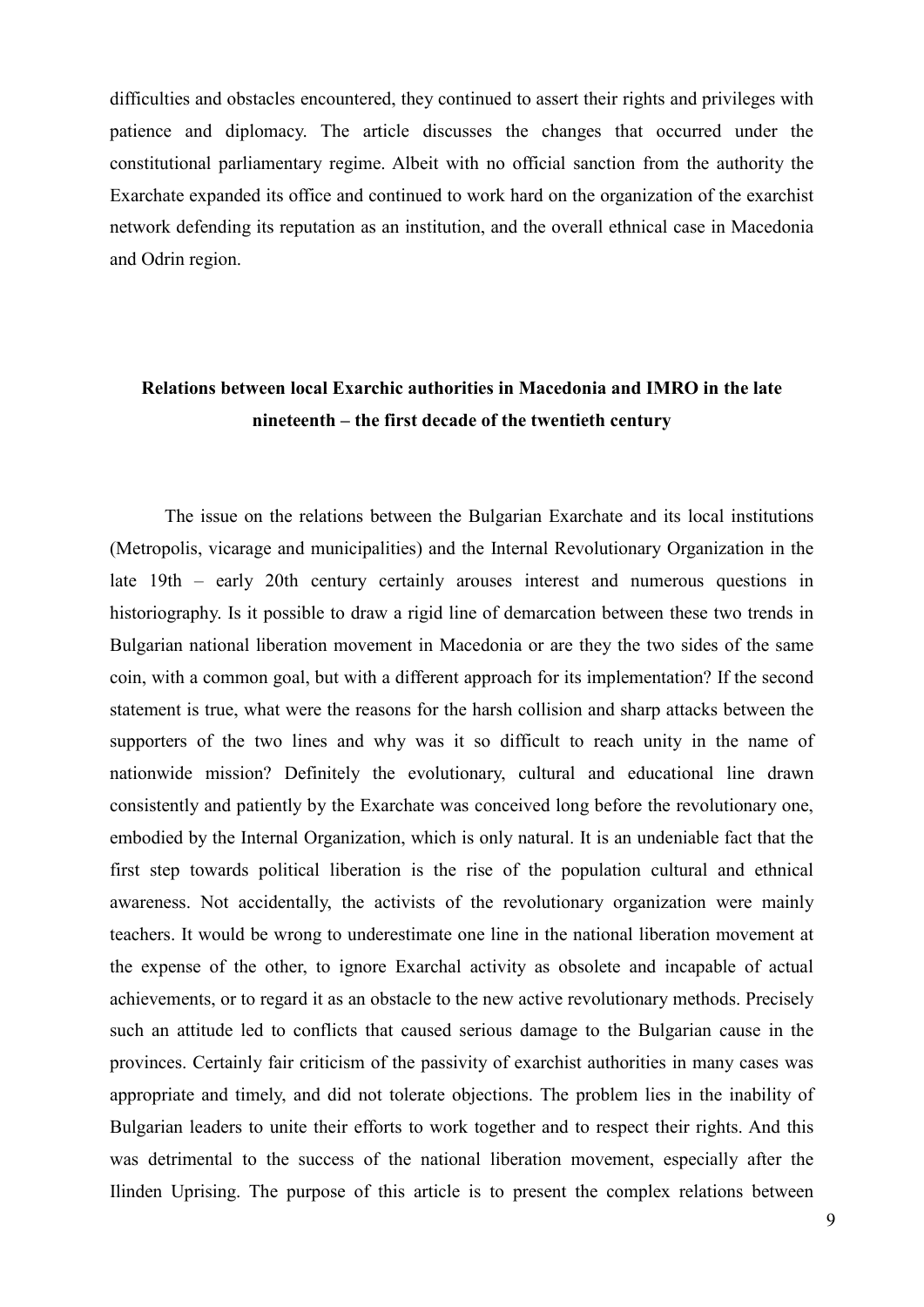exarchist authorities and revolutionaries without saving some unpleasant facts, seeking answers to the above mentioned questions by analyzing extensive documentary material on the topic.

## **Bulgarian education in Macedonia at the end of XIX - early XX century – challenges and problems**

After the Berlin Congress in 1878 Macedonia remained within the Ottoman Empire and was forced to take all the negative outcomes of this situation, including the sphere of education. The Exarchy and its organs, represented by church municipalities (and later Metropolises and vicarage) undertook the important task of recovery, expansion and development of school network in the area. Education was a priority for Exarchy activity not only because it completely fell within its remit as a recognized institution in the empire, but also because of the fact that it was the key to preserving and strengthening the Bulgarian spirit in the provinces as well as strengthening of the national consciousness. School privileges of 1894, according to which Bulgarian municipalities were recognized as official representatives of the Exarchy on school matters in places where there were no bishops, were indisputable success of the Exarchy. Regardless of this recognition, however, the authorities did not abandon its current policy to hinder the normal development of the educational work of the largest Christian community in the area. This process was enhanced especially after the Ilinden Uprising of 1903, when namely the intellectuals and educational institutions, in particular teachers and schools bore the burden. The closure of schools and the obstruction of teachers to fulfill their obligations were part of the restrictions. The introduction of the principle of preserving the status quo of the church in 1904 and the emergence of the issue about controversial churches and schools had negative impact on the overall development of educational work in Macedonia. Unfortunately, despite the high expectations, the new constitutional regime after 1908 increased the pressure on the Bulgarian educational institutions. A striking example of this was the attempt to suspend the privileges of the schools dating from 1894, by separating schools from local authorities and by establishing state control over them. In these circumstances Bulgarian education in Macedonia at the end of the nineteenth - early twentieth century was a real challenge for the Exarchy and its subordinate parishes.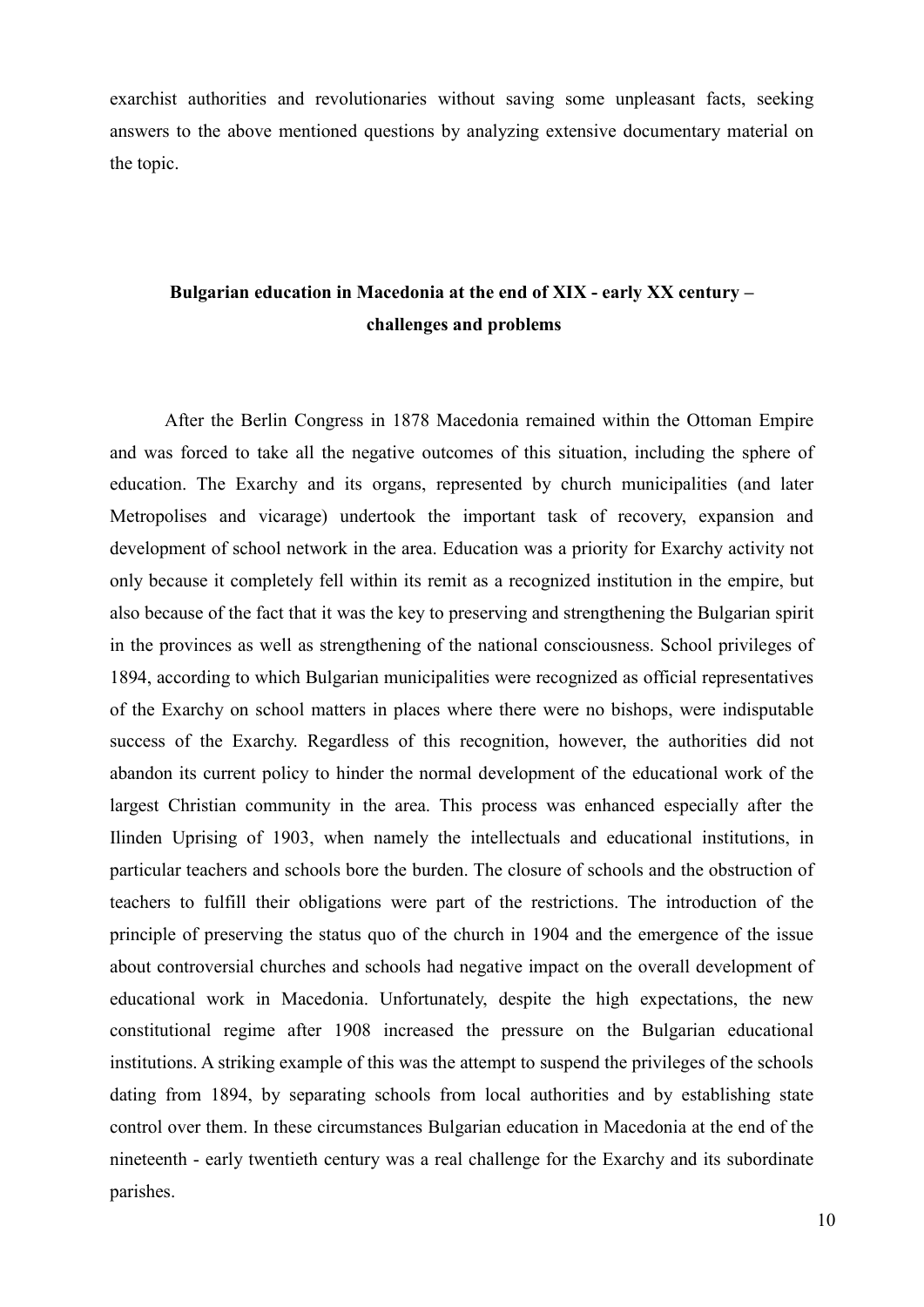## **Conflicts and problems in the Bulgarian municipal institutions in Macedonia in the final quarter of the XIX century**

The largest legal, elected public institutions of the Bulgarians in Macedonia - the municipalities, have been established over the years as a major pillar for the preservation of the Bulgarian cause in the vilayets. Their broad competencies in the educational, church and social spheres, the legally regulated contacts with the authorities and with other political factors in the Empire, deservedly turned them into leading institutions for the population. Unfortunately, they (like all public institutions) were not insured against internal conflicts and intrigues.

Unfortunately in many municipalities occur conflicts and problems, which have a negative impact on the church-national deed in Macedonia. In some cases the conflicts escalate and even lead up to the split of the municipalities. The internal strife becomes one of the characteristics of the self-governing institutions and brings the negatives of the division and confrontation. Considering their primary mission – to protect the interests and to consolidate the Bulgarian population in the Vilayets – the important task, which stands before the municipalities and the Exarchate is the swift and reasonable solution of the internal conflicts and discords.

## **Affirmation and extension of the Bulgarian Exarchic diocese in Macedonia after the Berlin congress**

After the Berlin congress of 1878 Macedonia remained within the borders of the Ottoman Empire, forcing the Bulgarian population to live outside the boundaries of their motherland, with all the negatives that are due to it. San Stefano Bulgaria remained an unaccomplished ideal, the striving towards which would not cease in the upcoming decades. The main issue became the preservation and consolidation of the Bulgarian national identity within the vilayets. This was also a primary task for the Bulgarian Exarchate, established in 1870 and its local institutions – bishoprics and church municipalities. A primary role in this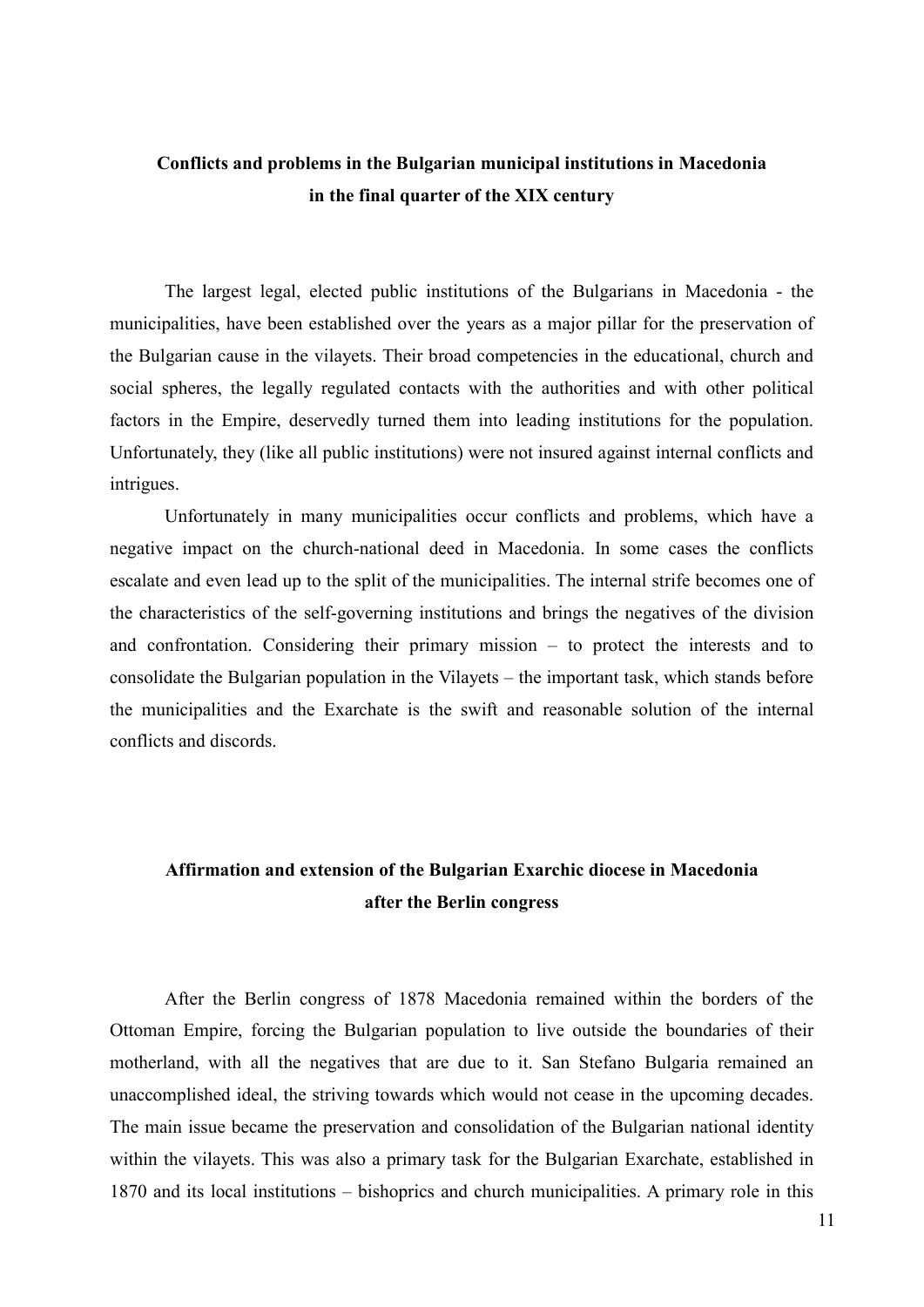important mission played the Bulgarian clergy in Macedonia. Unfortunately Macedonia continued to keep its status as an Ottoman province, so the struggle for the affirmation of the Bulgarian nation and the defense of its rights remained the primary objective. With the foundation of the Exarchate the Bulgarian nation was officially recognized within the borders of the Ottoman Empire. In reality, the Sultan's firman was only partially applied. This provoked the consecutive actions of all of the Exarchate's institutions for its application. With a lot of patience and diplomacy, Exarch Joseph conducted a policy for the stabilization of the Exarchate in Istanbul and, at the same time, for the consolidation and extension of its diocese in Macedonia and the region of Adrianople Thrace. He was assisted in this activity by the selfgoverning Bulgarian institutions. The appointment of Bulgarian bishops in the Macedonian eparchies was a priority, though accompanied by multiple difficulties on the side of the Ottoman authorities. In Macedonia the Bulgarian Exarchate had recognized bishops in three separate eparchies – in Skopje, Ohrid and Veles, which remained without bishops after the Russo-Turkish War of 1877-78. Exarch Joseph remained de facto alone in Istanbul (Tsargrad) and began a hard-fought battle for the restoration of the Exarchate department in the vilayets. Initial success was achieved in 1890 with a Sultan's decree for Bulgarian bishops in the Skopje and Ohrid eparchies. It was a result of the combined efforts of the Exarchate, the Bulgarian town municipalities and the Bulgarian government. In 1894 the successive and purposeful approach of the Exarchate and its local church institutions, again with the active interference of Bulgarian diplomacy gained new success – the enactment of decrees (berats) for Bulgarian bishops in Veles and Nevrokop. Three years later, in 1897, three consecutive decrees (berats) were enacted for Bulgarian bishops in the Bitola, Debar and Strumica eparchies. Thus in 1898, twenty years after the Congress of Berlin, the Exarchate affirmed and extended its diocese in Macedonia, boasting with bishops in 7 eparchies: Skopje, Ohrid, Veles, Nevrokop, Bitola, Debar and Strumica. In Adrianople it had one bishop, however without a decree (berat). Eparchy and kaza governing bodies were created. They were headed by eparchial pontiffs and general vicars. They assumed control of the church and municipality deeds in their departmental regions. In the other Macedonian eparchies (Kostur (Kastoria), Lerin, Voden, Thessaloniki, Kukush (Kilkis), Seres, Melnik and Drama) the chairmen of the Bulgarian municipalities were de facto general vicars. They were recognized as responsible for the arrangement of the educational work and were officious in regard to the church deeds. At the same time Exarch Joseph increased his influence and authority over the population. In the following years up to the Ilinden-Preobrazhenie Uprising of 1903 and then until the Balkan War of 1912, the Exarchate and the Bulgarian municipalities continued their activity for expanding the Exarchate's diocese, unfortunately without the wanted result. Nevertheless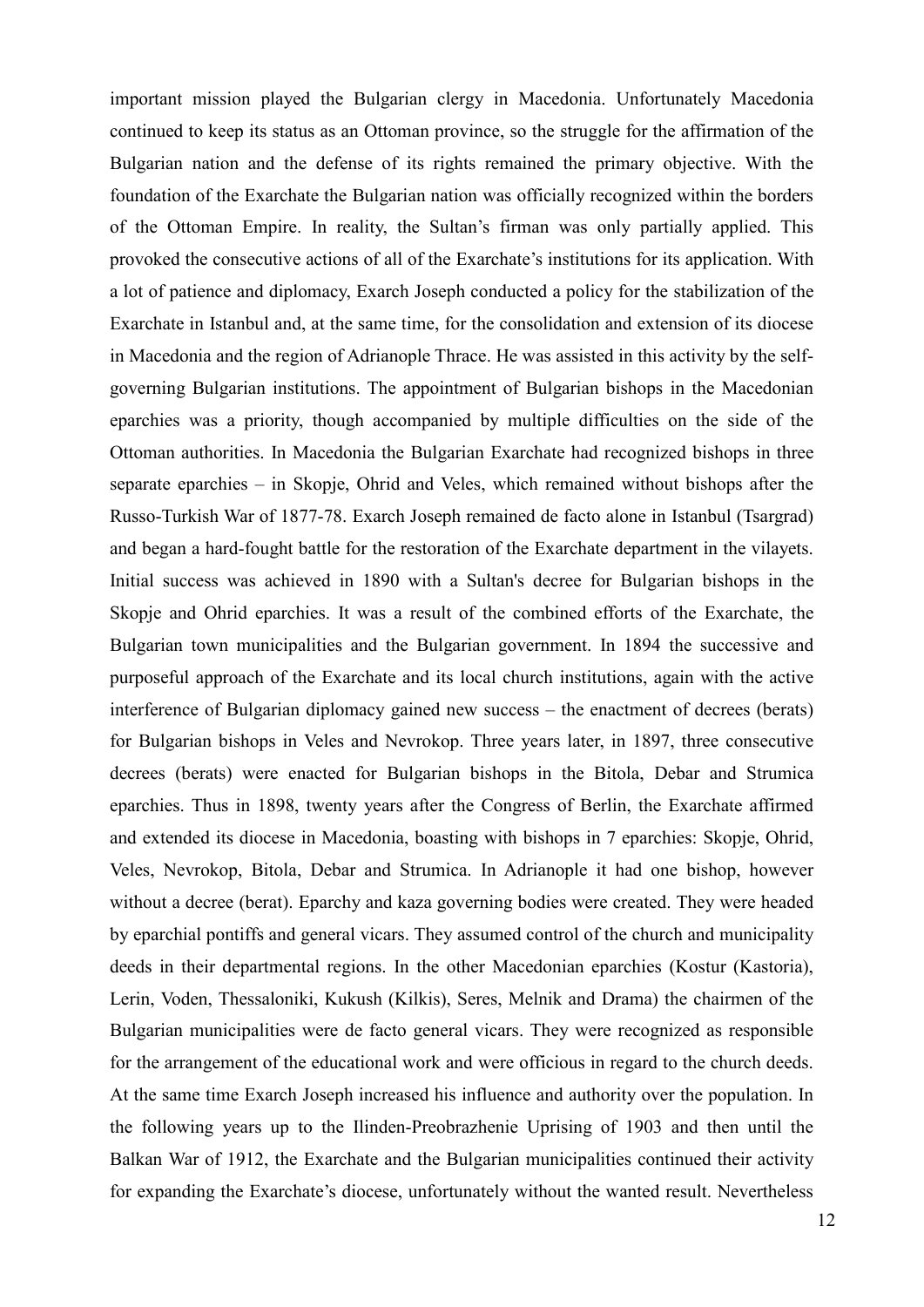their achievements thus far were noteworthy. Their value is measured by the importance of the long-standing, successive actions of the Bulgarian church institutions for the preservation and consolidation of the Bulgarian nation within the vilayets.

## **Organizational changes in the Bulgarian Exarchate after the Young Turk revolution (1908-1909)**

Following the introduction of the constitutional parliamentary regime in the Ottoman Empire post-July 1908, the Exarchate attempted to make use of the new situation in order to protect its rights and privileges that had been violated by the former authorities. The first step taken in that direction was the constitution of its governing bodies in Constantinople – the Synod and the Exarchate Council. The legal justification of this decision is contained in a number of founding documents: the Sultan's firman for the establishment of the Bulgarian church of 28 February 1870; the Statute for the management of the Bulgarian Exarchate, which was accepted in 1871 also in the Ottoman constitution itself. The establishment of the collective governing bodies of the Exarchate had a great significance for the Exarchate's activities in the vilayets as a whole.

#### **The Exrchate's jurisdiction in the Eparchy of Debar during the First World War through the eyes of Archimandrite Cyril**

After the inclusion of Bulgaria in the First World War in the autumn of 1915, the restoration of the Exarchate's jurisdiction began in the newly liberated lands in Macedonia. The process could not be postponed and developed rapidly, as before the Balkan Wars the Exarchate had a well-formed and developed network of its institutions - Metropolias, hierarch vicars and church municipalities, which passed the test of time. The Eparchy of Debar is one of those to which a Bulgarian metropolitan bishop was sent with a berat as early as the end of the 19th century (1897) and which has been developing active church and school activities for many years. As early as during the Balkan Wars (1912-1913) the Exarchate suffered a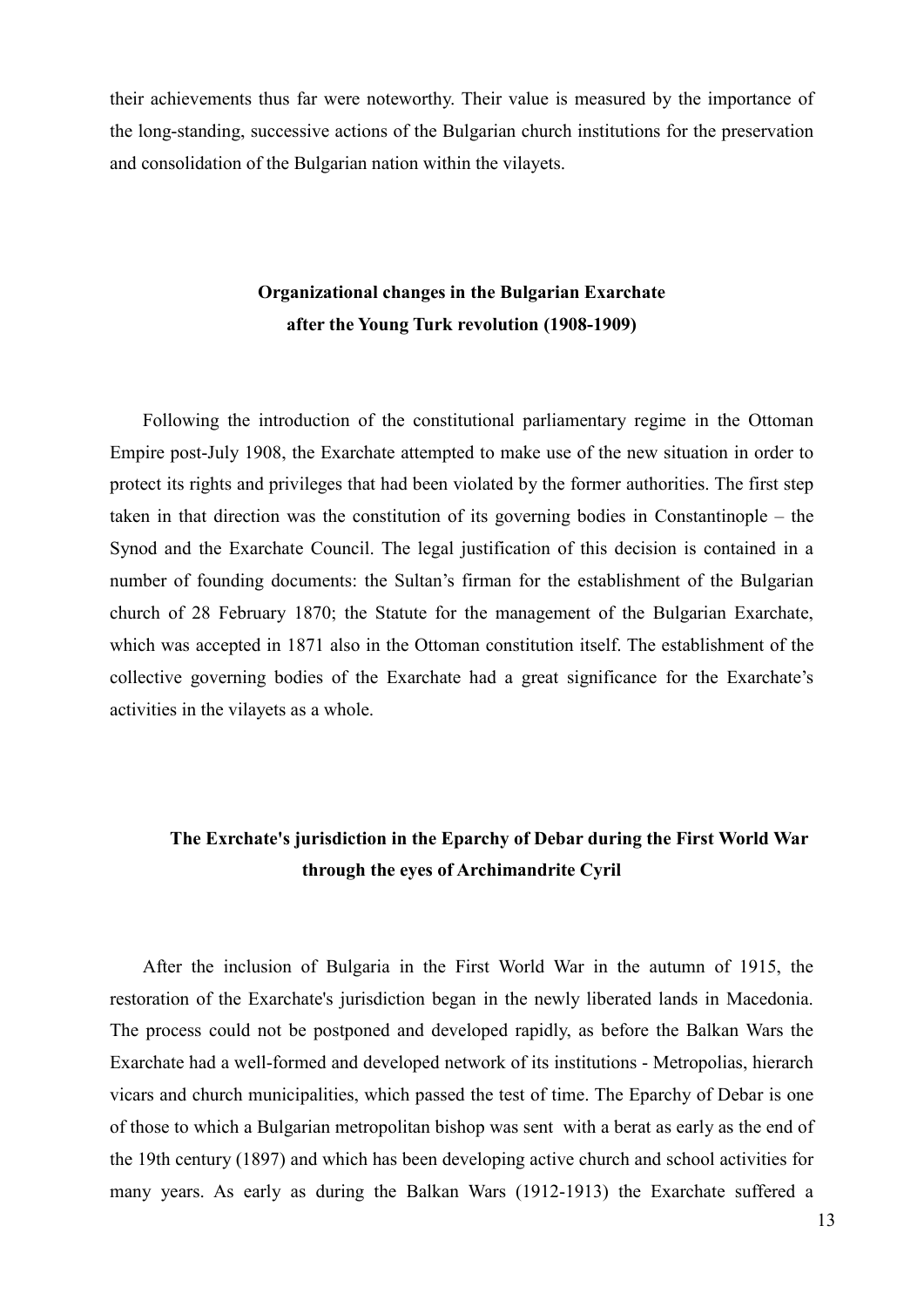crushing blow from the Serbian and Greek authorities, who expelled the Bulgarian bishops from the Macedonian Eparchies and destroyed the Exarchate's church-administrative structures built with so much effort and perseverance. This also happened with the Metropolia of Debar, which was closed by the Serbian authorities, and in June 1913 the Metropolitan of Debar, Kozma, was forced to leave his Eparchy. The restoration of the Exarchate's churchadministrative administration in the Eparchy of Debar began in early 1916. As early as the end of 1915, Metropolitan Kozma of Debar was invited by St. Synod to return to Macedonia and take over the management of the Eparchy again. Unfortunately, in January 1916 in Kichevo, on his way to the city of Debar, Kozma Prechistanski died. On March 8, 1916, the Synod appointed Metropolitan bishop Boris of Ohrid as vicar of the Eparchy of Debar. Boris of Ohrid complied with his recommendations and satisfied the request of the people of Debar, proposing Archimandrite Cyril as his protosingle in the Eparchy of Debar. On April 26, 1916, Archimandrite Cyril arrived in Debar. In his memoirs written in the 1920s, Cyril of Rila described very vaguely the two years (from April 1916 to December 1918) during which he was de facto governor of the Eparchy of Debar. On the other hand, the protocols of St. Synods give us a more detailed picture of the situation in the Eparchy. With the internment of Archimandrite Cyril by the Serbian authorities in the Studenica Monastery in Old Serbia, the Exarchate's administration of the Eparchy came to an end. For the second time, in just a few years, the Exarchate suffered a crushing blow, losing its Macedonian Eparchies again.

## **The Bulgarian Exarchate after the Young Turks coup the fight on the silent front continues**

The establishment of the constitutional-parliamentary regime in the Ottoman empire in July 1908 sees the Bulgarian population in the vilayets enthusiastic and hopeful for improvement of their situation. The Exarchate also tries to use the new situation to protect it's right and privileges which were trampled during the old regime. The basis on which it is grounded is the constitution itself. The mission of the Exarchate in Macedonia and Edirne after the Young Turks coup remains the same – to preserve the national identity of the Bulgarian population and to insure them the opportunity to develop as a full-fledged municipality. In order to achieve that goal, the Exarchate continues to steadily and successively conduct it's church-educational activities and continues to work in the field of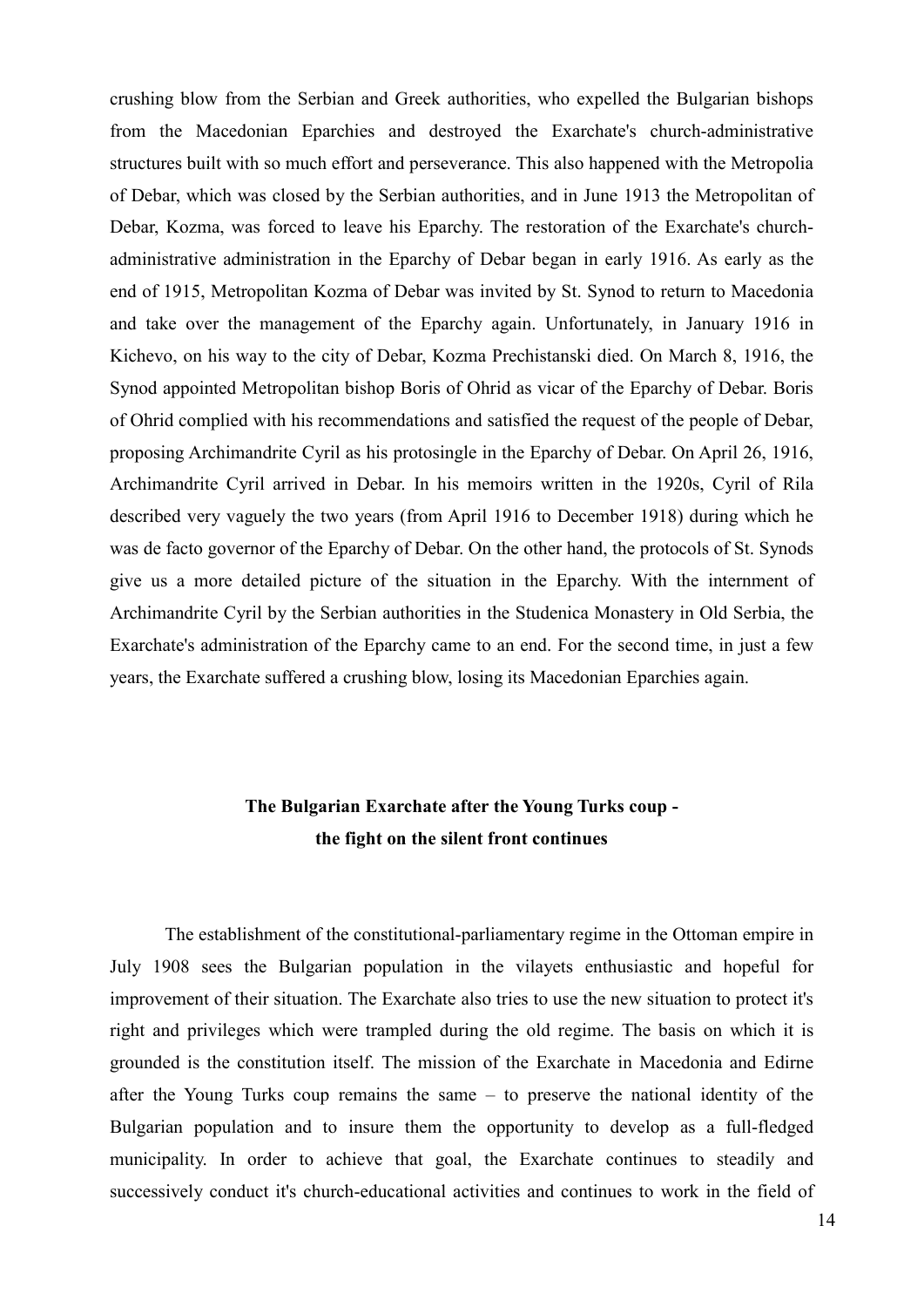diplomacy.

It undertakes a number of steppes towards the recovery of it's legal rights. The first step is the creation of it's governing bodies in Istanbul – the Synod and the Exarchal council. The second step is the creation of seven new bishoprics with the governing eparchies and the transformation of church municipalities into archieirerichal vicarages. Although without official berats for bishops, the installation of governing bodies within these eparchies does commence. In this way the Bulgarian Exarchate widens it's authority and both it's diocese.

The artificial question about the disputable churches and schools, created by the regime after the Ilinden–Preobrazhenie Uprising, continues to be a meinstream issue even in the new constitutional rule. The resolvement of the said issue is a main priority of the Exarchate, with which they aim to protect the interest of the Bulgarian population.

The neglect of the exarchial institutions is also typical for the period of the Hürriyet and aims to sabotage the strenghthening and consolidation of the Bulgarian nationality in the vilayets. Therefore one of the main goals of the Exarchate remains the hard protection of the rights and privilages which it has as an institution, which de facto is a defense of the rights of the Bulgarian church municipality in the Ottoman empire.

#### **The Mürzsteg reforms in Macedonia – hope or disappointment**

The issue of reform in European Turkey is not new in European diplomacy. However, the experience so far in this regard is not encouraging for the Bulgarian population in Macedonia, which remains deceived in its hopes for actual change. The Austro-Hungarian reform project of February1903, which was given the ironic nickname "Padarski" ("Watchman's"), marked the beginning of the "official intervention of European forces in the Macedonian reform work". The Ilinden-Preobrazhenie uprising was the collapse of the Vienna reforms program. Its suppression again raised the question of the necessity of introducing substantial and effective reforms in the Ottoman Empire. The resurgence of the Balkan policy of the Great Powers and their intensified intervention in resolving the Macedonian question were reflected in the elaboration and imposition by Austria-Hungary and Russia of the Mürzsteg reform program at the end of 1903. Austro-Hungarian and Russian civilian agents (Mueller and Demerick) and gendarmerie officers from several European countries under the direction gen.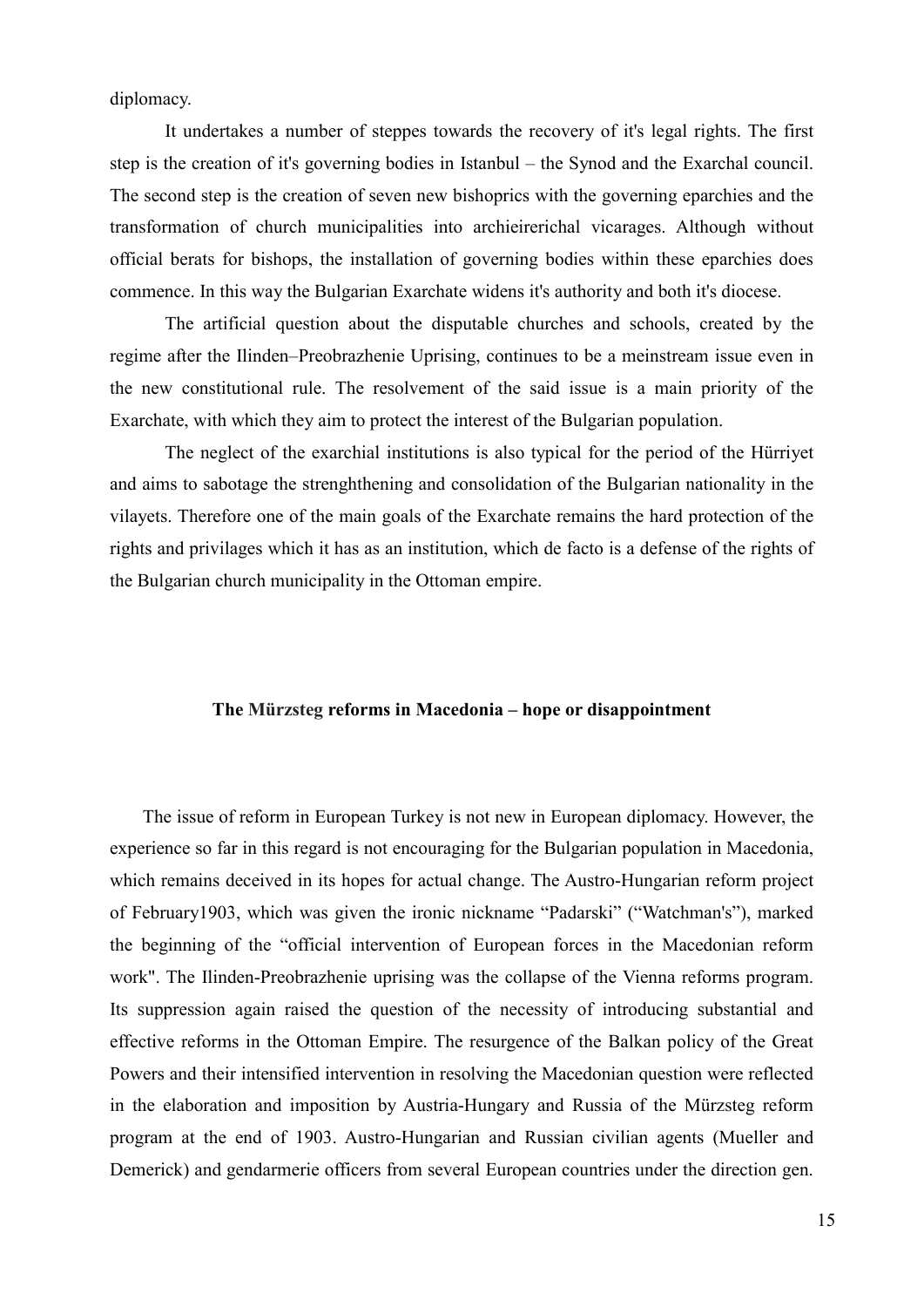De Giorgis were situated in the vilyaets. The project outlines judicial, administrative and financial reforms, territorial changes in the administrative units, as well as the allocation by the Turkish government of funds for the reconstruction of the houses, churches and schools of the Christian population, for aid and assistance in the return of refugees, etc. The simple reforms, deprived of the possibility of real control over the Ottoman government and the subordinate rather than leading role of the reformers, would obviously make it difficult to improve the situation of the Bulgarian population in the region. However it didn't lose hope. The Exarchate and the Bulgarian church municipalities continue their activity in the vilyaets in the conditions of an intensified European presence in the face of the reformers, from whom they expect support and protection. To what extent, however, the expectations are justified is a reasonable question, which arises on the basis of numerous reports of problems in the churcheducational, economic and national plan, which not only do not decrease, but even intensify during the reform years. The idea is to see how effective such a European reform project can be, which has failed to secure guarantees of implementation in a less than "friendly" environment.

## **Problems and Challenges for the Bulgarian Exarchate and Its Local Authorities in the Years of "the Hurriyet"**

Problems and Challenges for the Bulgarian Exarchate and Its Local Authorities in the Years of "the Hurriyet" Rositsa Lelyova\* Abstract: The Young Turks coup during the hot political summer of 1908 shattered the Ottoman Empire. Constitutional-parliamentary rule was introduced and the early era of the 'hurriyet' (freedom) was actively promoted. Understandably, the Bulgarian population was enthusiastic about the change, cherishing hopes and expectations for positive reforms in all spheres of life. Without unnecessary euphoria, but with a clear awareness that it should take advantage of the new situation, the Bulgarian Exarchate took active steps to protect its rights and privileges that had been violated by the old authorities. The basis on which the Exarchate relied was the constitution itself. The steps it took were in several directions: 1. Establishment of the collective governing bodies in Constantinople – the Synod and the Exarchate Council. This was the first success of the Bulgarian Exarchate after the Young Turks coup. Without explicit interrogation and permission from the Sublime Porte, under the legal protection of the constitution, after 30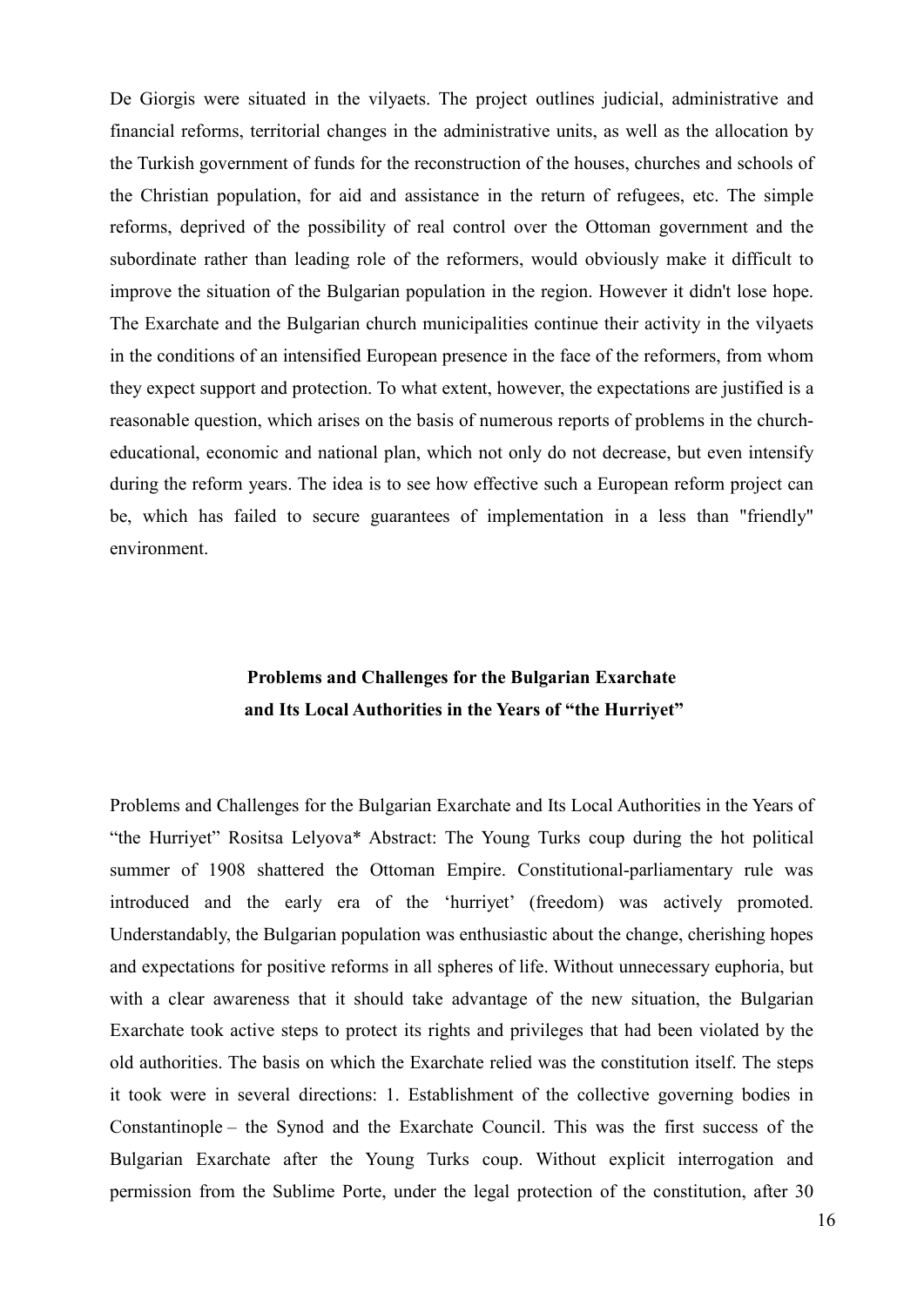years of effort, the Exarchate regained its legal right. Henceforth followed the difficult path of defending what had been won. 2. Reorganization of the churchadministrative division of the exarchate department in the vilayets – establishment of new bishoprics (though without berats recognising the appointments of the new metropolitans) and vicarates (former ecclesiastical communities) to enhance the influence and authority of the Bulgarian Church in the vilayets. 3. Reformation of the school inspectorate, which was under the rule of the Exarchate; support of doctors and jurists to raise the level of the Bulgarian population in cultural and political terms, etc.

## **The Bulgarian Town Municipalities in Macedonia (1878 – 1903), Sofia 2016, 370 p.**

After the Congress of Berlin in 1878, Macedonia remained a province within the Ottoman Empire, suffering all the negative consequences. In these conditions, the Bulgarian town municipalities are established as the most massive, legal public institutions related to various aspects of life of Bulgarians in the vilyaets - church, educational, social and national. They are under the direct jurisdiction of the Bulgarian Exarchate, established in 1870, which is the supreme figurehead and organizer of the entire church and national activity in Macedonia and are in constant contact with it, united by the common mission – preserving the Bulgarian cause in the still not liberated province.

This topic has not been the subject of a comprehensive study in Bulgarian historiography so far, which is why the current book aims to fill in the blanks, giving the reader the opportunity to get acquainted in depth with the essential characteristics, competencies and activities of these extremely important for Bulgarians in Macedonia local Exarchate authorities.

Upset during the Russo-Turkish War (1877-1878), the town municipal network quickly rebuilt its structures. The institutions form their composition and organization and start active work in their subordinate region, in accordance with their broad competencies. The current study traces these processes, outlining the background against which they develop - the administrative structure of the province, the political, demographic and socio-economic situation of the Bulgarian population. The status of the municipalities was clarified and their relations with the political factors in the Ottoman Empire were traced. Attention is also paid to the problems and contradictions in the municipal governance, as well as to the contacts of the